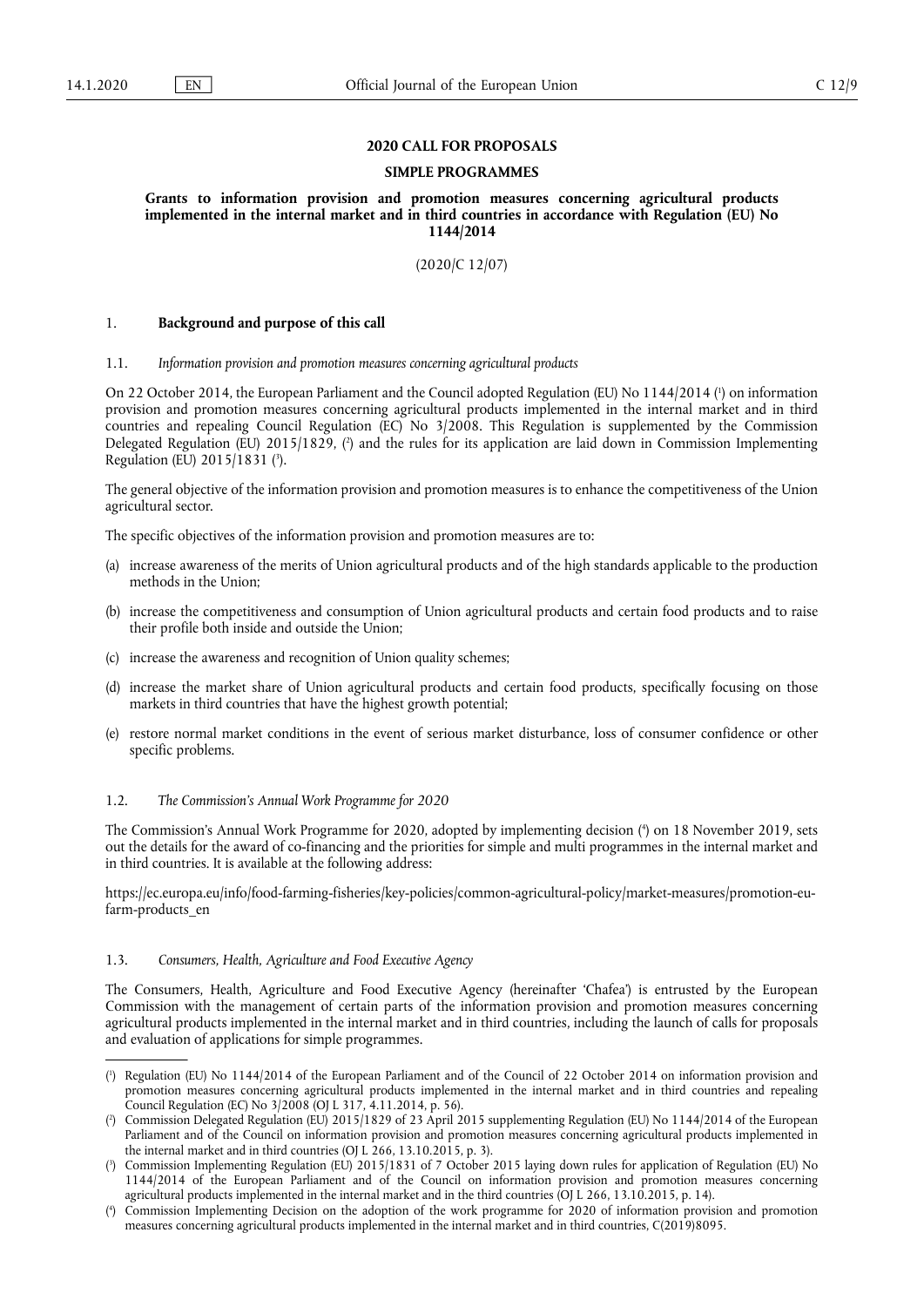## 1.4. *The present call for proposals*

The present call for proposals relates to the implementation of simple programmes, in the framework of Section 1.2.1.1 (actions under thematic priority 1: simple programmes in the internal market) and 1.2.1.2 (actions under thematic priority 2: simple programmes in third countries) of Annex I of the 2020 Annual Work Programme.

## 2. **Objectives — Priorities — Topics**

Section 1.2.1.1 and 1.2.1.2 of Annex I of the 2020 Annual Work Programme sets out the thematic priorities for actions to be co-financed through the present call (see also Section 6.2 on Eligible activities below). Applications submitted in response to this call must fall under the scope of one of the six topics given in these sections of the Annual Work Programme, otherwise they will not be considered for funding. Applicants may submit several applications for different projects under the same priority topic. Applicants may also submit several applications for different projects under different thematic priorities or topics.

## 3. **Timetable**

The deadline for submission is 15 April 2020, 17.00 CET (Central European Time).

|     | Stages/Deadlines                                                                | Date and time or indicative period |  |
|-----|---------------------------------------------------------------------------------|------------------------------------|--|
| (a) | Publication of the call for proposals                                           | 14.1.2020                          |  |
| (b) | Deadline to submit non-IT related questions                                     | 1.4.2020 17.00 CET                 |  |
| (c) | Deadline to reply to non-IT related questions                                   | 8.4.2020 17.00 CET                 |  |
| (d) | Deadline for submitting applications                                            | 15.4.2020 17.00 CET                |  |
| (e) | Evaluation period                                                               | April-August 2020                  |  |
| (f) | Decision by the Commission                                                      | October 2020                       |  |
| (g) | Information to applicants by the Member States                                  | October 2020                       |  |
| (h) | Grant adaptation phase                                                          | October 2020-January 2021          |  |
| (i) | Signature of the grant agreement between Member States and the<br>beneficiaries | $<$ January 2021                   |  |
|     | Starting date of the action                                                     | > 1.1.2021                         |  |

## 4. **Budget available**

The total budget earmarked for the co-financing of actions under this call is EUR 95 000 000. The indicative amounts available per topic are indicated in the table 'Eligible activities' under point 6.2 below.

This amount is subject to the availability of the appropriations provided for in the general budget of the EU for 2020 following its adoption by the EU budgetary authority or provided for in the provisional twelfths. This amount is also subject to the availability of appropriations for the following three years taking into account the non-differentiated nature of the appropriations.

The Commission reserves the right not to distribute all the funds available.

## 5. **Admissibility Requirements**

Applications must be sent no later than the submission deadline referred to in Section 3.

Applications must be submitted online by the coordinator via the 'Funding & Tender Opportunities' portal (electronic submission system available at: https://ec.europa.eu/info/funding-tenders/opportunities/portal/screen/programmes/agrip).

Failure to comply with the above requirements will lead to the rejection of the application.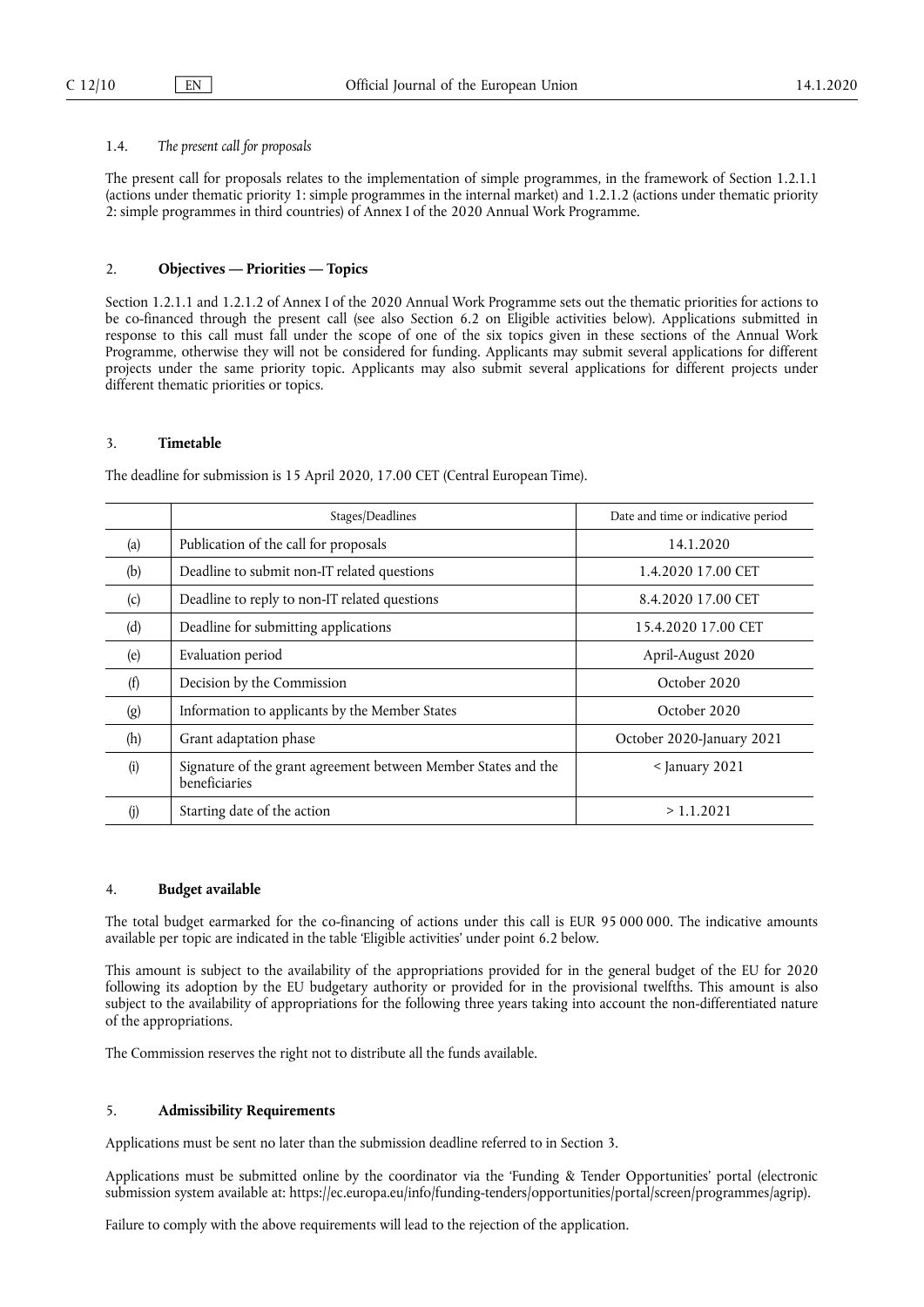Proposals may be submitted in any official language of the European Union. Nevertheless, when preparing their proposals, applicants should take into account that grant agreements will be managed by the Member States. Consequently, applicants are encouraged to submit their proposal in the language(s) of the Member State of origin of the proposing organisation(s) unless the Member State concerned has indicated its agreement to sign the grant agreement in English ( 5 ).

To facilitate the review of proposals by independent experts who provide technical input to the evaluation, an English translation of the technical part of the proposal (part B) should preferably accompany the proposal if it is written in another EU official language.

#### 6. **Eligibility Criteria**

## 6.1. *Eligible applicants*

Proposals for simple programmes can only be submitted by legal persons or other entities which do not have a legal personality under the applicable national law, provided that their representatives have the capacity to undertake legal obligations on behalf of the entity and offer guarantees for the protection of the Union's financial interests equivalent to those offered by legal persons as referred to in Article 197(2) of Regulation (EU, Euratom) 2018/1046 (hereinafter 'Financial Regulation') ( 6 ).

More specifically, applications from the following organisations and bodies are eligible, as referred to in Article 7(1) of Regulation (EU) No 1144/2014:

- (i) trade or inter-trade organisations, established in a Member State and representative of the sector or sectors concerned in that Member State, and in particular the interbranch organisations as referred to in Article 157 of Regulation (EU) No 1308/2013 of the European Parliament and of the Council ( 7 ) and groups as defined in point 2 of Article 3 of Regulation (EU) No 1151/2012 of the European Parliament and of the Council (8), provided that they are representative for the name protected under the latter Regulation which is covered by that programme;
- (ii) producer organisations or associations of producer organisations, as referred to in Articles 152 and 156 of Regulation (EU) No 1308/2013 that have been recognised by a Member State; or
- (iii) agri-food sector bodies the objective and activity of which is to provide information on, and to promote agricultural products and which have been entrusted, by the Member State concerned, with a clearly defined public service mission in this area; those bodies must have been legally established in the Member State in question at least two years prior to the date of the call for proposals referred to in Article 8(2).

The abovementioned proposing organisations may submit a proposal provided that they are representative of the sector or product concerned by the proposal complying with conditions set out in Articles 1(1) or 1(2) of Delegated Regulation (EU) 2015/1829, namely:

- (i) trade or inter-trade organisation, established in a Member State, as referred to in Article 7(1)(a) of Regulation (EU) No 1144/2014 respectively, shall be deemed to be representative of the sector concerned by the programme:
	- where it accounts for at least 50 % as a proportion of the number of producers, or 50 % of the volume or value of marketable production of the product(s) or sector concerned, in the Member State concerned, or
	- where it is an interbranch organisation recognised by the Member State in accordance with Article 158 of Regulation (EU) No 1308/2013 of the European Parliament and of the Council or with Article 16 of Regulation (EU) No 1379/2013 of the European Parliament and of the Council ( 9 );
- (ii) a group as defined in point 2 of Article 3 of Regulation (EU) No 1151/2012 of the European Parliament and of the Council and referred to in Article 7(1)(a) of Regulation (EU) No 1144/2014, shall be deemed to be representative of the name protected under Regulation (EU) No 1151/2012 and covered by the programme, where it accounts for at least 50 % of the volume or value of marketable production of the product(s) whose name is protected;

<sup>(</sup> 5 ) This information is available at https://ec.europa.eu/chafea/agri/funding-opportunities/simple-and-multi-programmes

<sup>(</sup> 6 ) Regulation (EU, Euratom) 2018/1046 of the European Parliament and of the Council of 18 July 2018 on the financial rules applicable to the general budget of the Union, amending Regulations (EU) No 1296/2013, (EU) No 1301/2013, (EU) No 1303/2013, (EU) No 1304/2013, (EU) No 1309/2013, (EU) No 1316/2013, (EU) No 223/2014, (EU) No 283/2014, and Decision No 541/2014/EU and repealing Regulation (EU, Euratom) No 966/2012 (OJ L 193, 30.7.2018, p. 1).

<sup>(</sup> 7 ) OJ L 347, 20.12.2013, p. 671.

<sup>(</sup> 8 ) OJ L 343, 14.12.2012, p. 1.

<sup>(</sup> 9 ) OJ L 354, 28.12.2013, p. 1.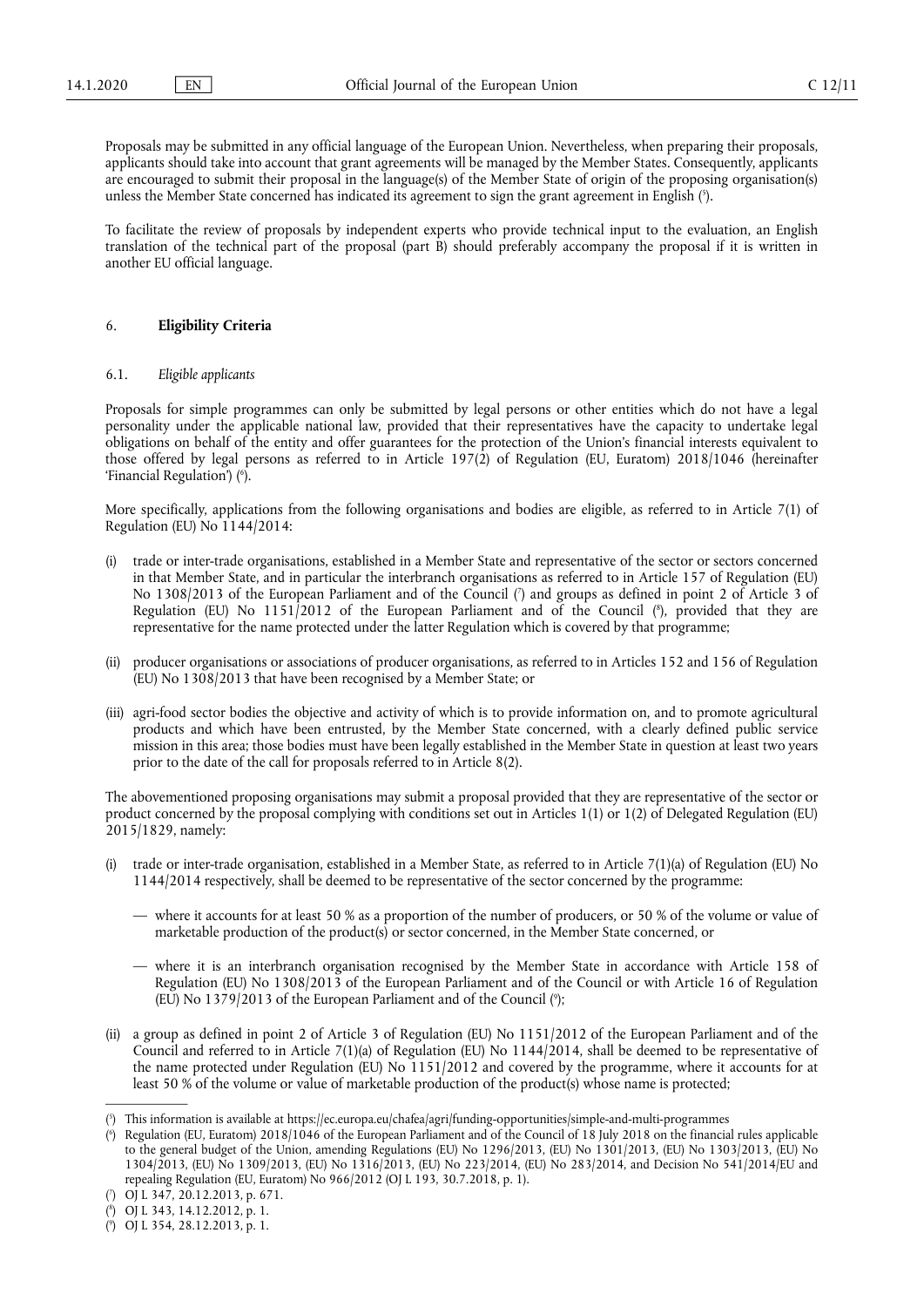- (iii) a producer organisation or an association of producer organisations as referred to in Article 7(1)(c) of Regulation (EU) No 1144/2014 shall be deemed to be representative of the product(s) or sector concerned by the programme where it is recognised by the Member State in accordance with Articles 154 or 156 of Regulation (EU) No 1308/2013 or with Article 14 of Regulation (EU) No 1379/2013;
- (iv) an agri-food sector body as referred to in Article 7(1)(d) of Regulation (EU) No 1144/2014 shall be deemed to be representative of the sector(s) concerned by the programme by means of having representatives of that product(s) or sector among its memberships.

By way of derogation from points (i) and (ii) above, lower thresholds may be accepted if the proposing organisation demonstrates in the submitted proposal that there are specific circumstances, including the evidence on the structure of the market, which would justify treating the proposing organisation as representative of the product(s) or sector concerned.

Proposals may be submitted by one or more proposing organisations, which shall all be from the same EU Member State.

Only applications from entities established in EU Member States are eligible.

For British applicants: Please be aware that eligibility criteria must be complied with for the entire duration of the grant. If the United Kingdom withdraws from the EU during the grant period without concluding an agreement with the EU ensuring in particular that British applicants continue to be eligible, you will cease to receive EU funding (while continuing, where possible, to participate) or be required to leave the project on the basis of Article 34.3 of the grant agreement.

Non-eligible entities: applicants who already receive Union financing for the same information provision and promotion measures that are part of their proposal(s) shall not be eligible for Union financing for those measures under Regulation (EU) No 1144/2014.

In order to assess the applicants' eligibility, the following supporting documents are requested:

- Private entity: extract from the official journal, copy of articles of association, or extract of trade or association register.
- Public entity: copy of the resolution or decision establishing the public company, or other official document establishing the public-law entity.
- Entities without legal personality: documents providing evidence that their representative(s) have the capacity to undertake legal obligations on their behalf.
- In addition, all applicants are requested to submit the relevant documentation proving that the applicant meets the representativeness criteria set out in Article 1 of Delegated Regulation (EU) 2015/1829.

## 6.2. *Eligible actions and activities*

The proposals shall comply with the criteria of eligibility listed in Annex II of the Annual Work Programme, namely:

- (a) proposals can only cover products and schemes listed in Article 5 of Regulation (EU) No 1144/2014;
- (b) proposals shall ensure that measures are implemented through implementing bodies as referred to in Article 13 of Regulation (EU) No 1144/2014. Proposing organisations must select bodies responsible for implementing programmes ensuring best value for money and absence of conflict of interest (see Article 2 of Delegated Regulation (EU) 2015/1829). The proposing organisation shall undertake that the body responsible for the implementation of the programme shall be selected at the latest before the signature of the grant agreement (see Article 10 of Commission Implementing Regulation (EU) 2015/1831);
- (c) if a proposing organisation proposes to implement certain parts of the proposal itself, it shall ensure that the cost of the measure which it plans to carry out itself is not in excess of the normal market rates;
- (d) proposals shall comply with Union law governing the products concerned and their marketing, be of significant scale, have a Union dimension and comply with all other provisions of Article 3(1) of Delegated Regulation (EU) 2015/1829;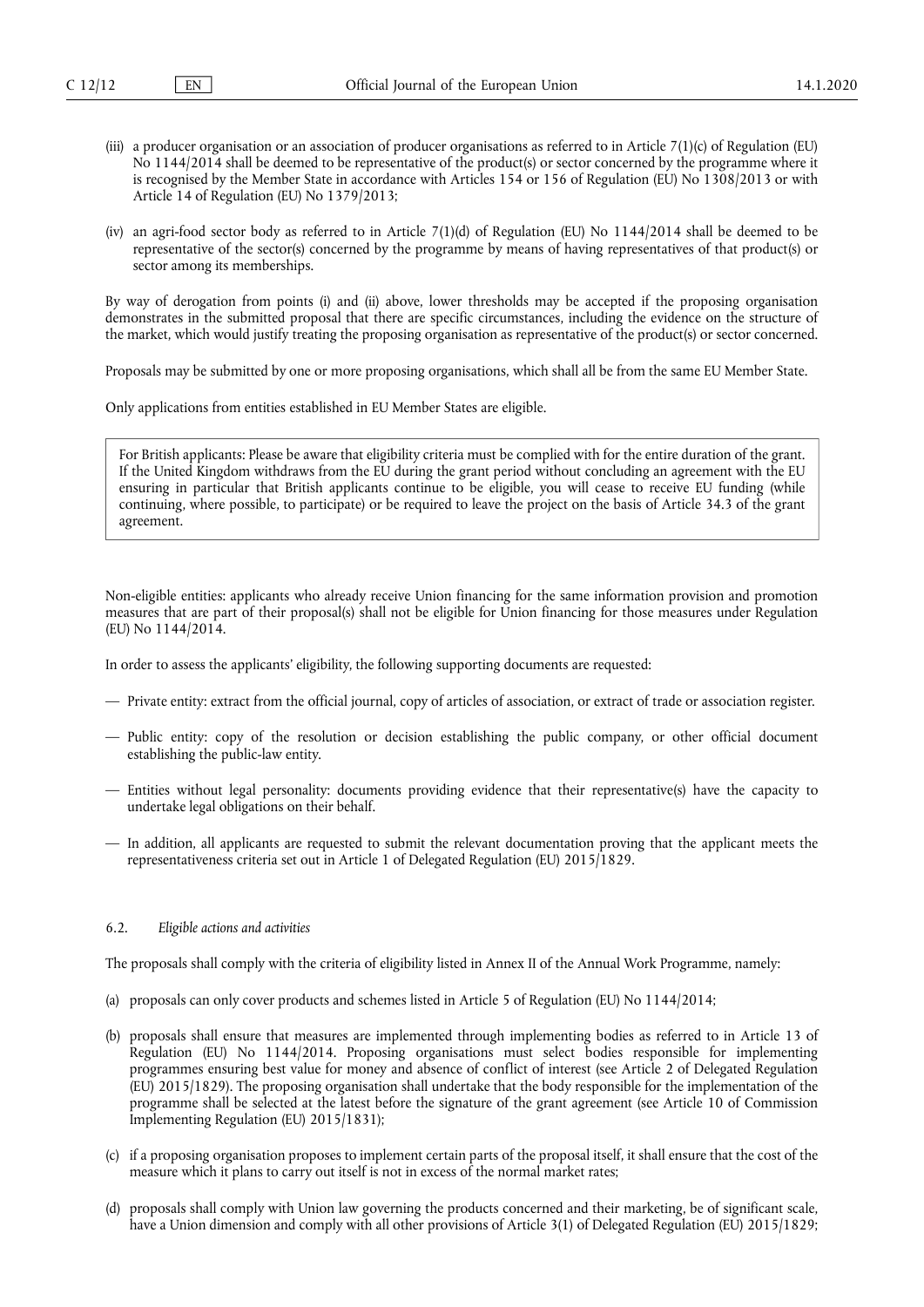- (e) if a message conveyed concerns information on the impact on health, proposals shall comply with the rules as referred to in Article 3(2) of Delegated Regulation (EU) 2015/1829;
- (f) if the proposal proposes to mention origin or brands, it shall comply with the rules as referred to in Chapter II of Implementing Regulation (EU) 2015/1831.

For applicants submitting proposals targeting the UK: please note that the withdrawal of the UK from the EU may lead to changes in the implementation of the programmes.

For the purposes of assessing the eligibility of the planned activities, the following information must be provided:

- Proposals covering national quality schemes shall provide documentation or a reference to publicly available sources that prove that the quality scheme is officially recognised by the Member State.
- Proposals targeting the internal market and relaying a message on proper dietary practices or responsible alcohol consumption shall describe how the proposed programme and its message(s) are in line with the relevant national rules in the field of public health in the Member State where the programme will be carried out. The justification shall include references or documentation in support of the claim.

In addition, a proposal shall also comply with one of the thematic priorities listed in the 2020 Annual Work Programme for simple programmes. Below are extracts of the 2020 Annual Work Programme detailing the six topics for which applications may be submitted. The text describes the topic, related amount foreseen, objectives and expected results.

| Topics<br>Total amount foreseen                                                                                                                                                                                                                                                    | Priorities of the year, objectives pursued and expected results                                                                                                                                                                                                                                                                                                                                                                                                                                                                                                                                                                                                                                                                                                                                                                                                                                                                                                                                                                                                                                                                                                                                                                                                                                                                                                                                                                                                           |
|------------------------------------------------------------------------------------------------------------------------------------------------------------------------------------------------------------------------------------------------------------------------------------|---------------------------------------------------------------------------------------------------------------------------------------------------------------------------------------------------------------------------------------------------------------------------------------------------------------------------------------------------------------------------------------------------------------------------------------------------------------------------------------------------------------------------------------------------------------------------------------------------------------------------------------------------------------------------------------------------------------------------------------------------------------------------------------------------------------------------------------------------------------------------------------------------------------------------------------------------------------------------------------------------------------------------------------------------------------------------------------------------------------------------------------------------------------------------------------------------------------------------------------------------------------------------------------------------------------------------------------------------------------------------------------------------------------------------------------------------------------------------|
| Topic 1<br>EUR 12 000 000<br>Information provision and<br>promotion<br>programmes<br>(a)<br>aiming at increasing the<br>awareness and recognition<br>of Union quality schemes as<br>(b)<br>defined in Article $5(4)(a)$ , (b)<br>(c)<br>and (c) of Regulation (EU) No<br>1144/2014 | The objective is to increase the awareness and recognition of the<br>Union quality schemes, namely:<br>quality schemes: protected designation of origin (PDO),<br>protected geographical indication (PGI), traditional speciality<br>guaranteed (TSG) and optional quality terms;<br>organic production method;<br>the logo for quality agricultural products specific to the<br>outermost regions of the Union.<br>Information and promotion programmes on Union quality<br>schemes should be a key priority in the internal market since<br>such schemes provide consumers with assurances on the quality<br>and characteristics of the product or the production process used,<br>achieve added value for the products concerned and enhance their<br>market opportunities.<br>One of the expected results is to increase the levels of recognition<br>of the logo associated with the Union quality schemes by the<br>European consumers. According to special Eurobarometer (No<br>473), only 18 % of European consumers recognise the logos of<br>products that benefit from a protected designation of origin<br>(PDO) and a protected geographical indication (PGI), and 15 %<br>recognise the Traditional Speciality Guaranteed, these being the<br>main Union quality schemes. Although awareness of the organic<br>farming logo has increased by four points since 2015, still only<br>27 % of European consumers recognise the EU logo of organic<br>farming. |

## **Actions under thematic priority 1: Simple programmes in the internal market**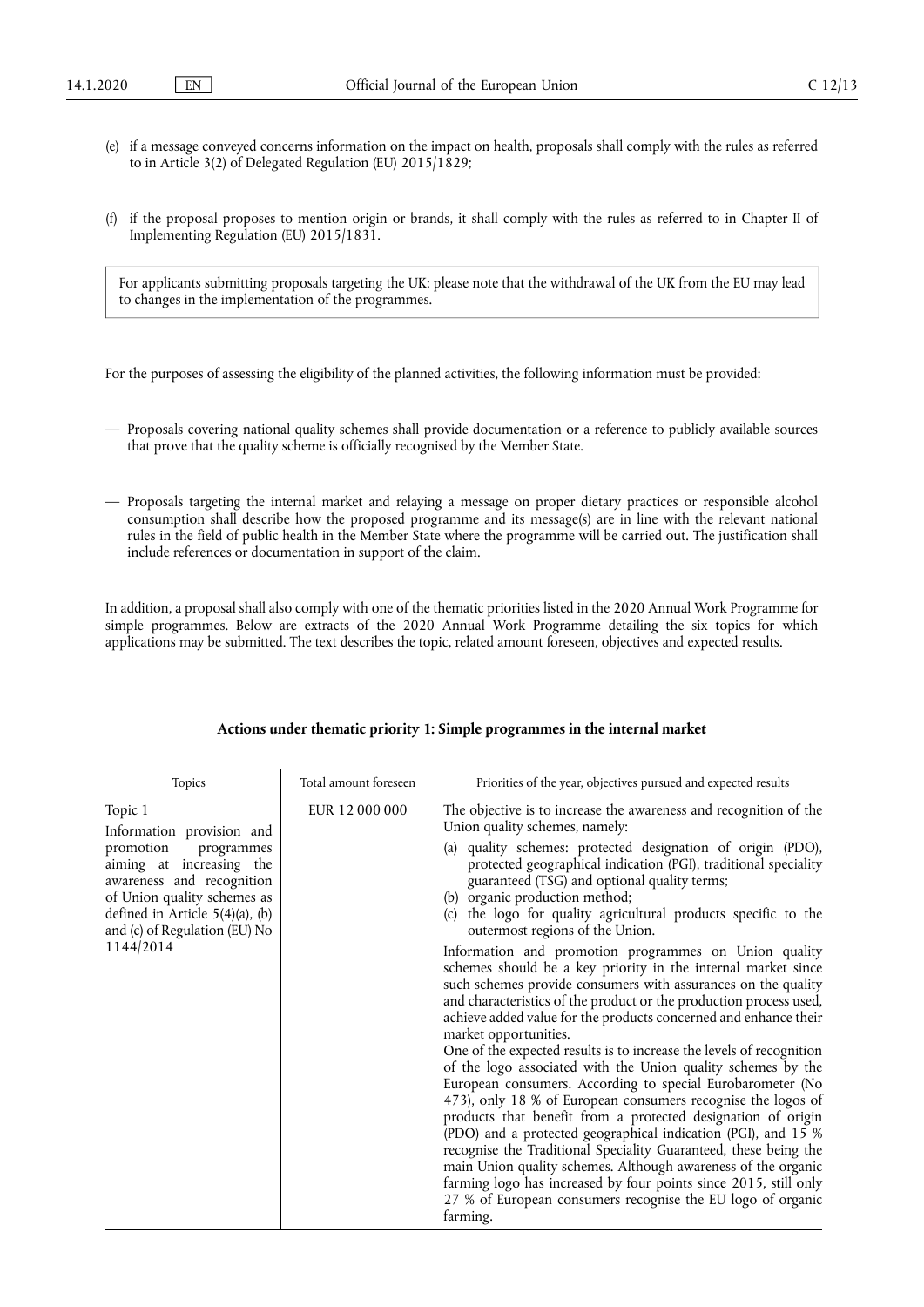| Topics                                                                                                                                                                                                                                                                                                                              | Total amount foreseen | Priorities of the year, objectives pursued and expected results                                                                                                                                                                                                                                                                                                                                                                                                                                                                                                                                                                                                                                                                                                                                                                                 |  |
|-------------------------------------------------------------------------------------------------------------------------------------------------------------------------------------------------------------------------------------------------------------------------------------------------------------------------------------|-----------------------|-------------------------------------------------------------------------------------------------------------------------------------------------------------------------------------------------------------------------------------------------------------------------------------------------------------------------------------------------------------------------------------------------------------------------------------------------------------------------------------------------------------------------------------------------------------------------------------------------------------------------------------------------------------------------------------------------------------------------------------------------------------------------------------------------------------------------------------------------|--|
|                                                                                                                                                                                                                                                                                                                                     |                       | The expected ultimate impact is to increase awareness of the Union<br>quality schemes and to enhance the competitiveness and<br>consumption of products registered under a Union quality<br>scheme, raise their profile and increase their market share.                                                                                                                                                                                                                                                                                                                                                                                                                                                                                                                                                                                        |  |
| Topic 2<br>Information provision and<br>promotion programmes<br>aiming at highlighting the<br>specific features of agricultur-<br>al methods in the Union and<br>the characteristics of Eur-<br>opean agricultural and food<br>products, and quality<br>schemes defined in Article 5<br>$(4)(d)$ of Regulation (EU) No<br>1144/2014 | EUR 8 000 000         | The objective is to highlight at least one of the specific features of<br>agricultural production methods in the Union, particularly in<br>terms of food safety, traceability, authenticity, labelling,<br>nutritional and health aspects (including proper dietary practices<br>and responsible consumption of eligible alcoholic beverages),<br>animal welfare, respect for the environment and sustainability,<br>and the characteristics of agricultural and food products,<br>particularly in terms of their quality, taste, diversity or traditions.<br>The expected ultimate impact is to increase the awareness of the<br>merits of Union agricultural products by the European consumers<br>and to enhance the competitiveness and consumption of Union<br>agri-food products, raise their profile and increase their market<br>share. |  |

# **Actions under thematic priority 2: Simple programmes in third countries**

Applicants can refer to Section 1.2.1 of Annex I of the Work Programme for additional background information.

| Topics                                                                                                                                                                                                                                                                                                | Total amount foreseen | Priorities of the year, objectives pursued and<br>expected results                                                                                                                                                  |  |
|-------------------------------------------------------------------------------------------------------------------------------------------------------------------------------------------------------------------------------------------------------------------------------------------------------|-----------------------|---------------------------------------------------------------------------------------------------------------------------------------------------------------------------------------------------------------------|--|
| Topic 3<br>Information provision and promotion pro-<br>grammes targeting one or more of the following<br>countries: China (including Hong-Kong and Ma-<br>cao), Japan, South Korea, Taiwan, South East Asian<br>region or Southern Asia (1)                                                           | EUR 27 500 000        | The information and promotion pro-<br>grammes shall target one or more coun-<br>tries identified in the corresponding to-<br>pic.<br>The objectives of these programmes<br>shall comply with the general and speci- |  |
| Topic 4<br>Information provision and promotion pro-<br>grammes targeting one or more of the following<br>countries: Canada, USA or Mexico                                                                                                                                                             | EUR 20 000 000        |                                                                                                                                                                                                                     |  |
| Topic 5<br>Information provision and promotion pro-<br>grammes targeting other geographical areas                                                                                                                                                                                                     | EUR 22 500 000        | fic objectives set out in Articles 2 and 3<br>of Regulation (EU) No 1144/2014.<br>The expected ultimate impact is to en-<br>hance the competitiveness and con-                                                      |  |
| Topic $6$ (*)<br>Information provision and promotion pro-<br>grammes on beef and/or veal targeting any third<br>country(ies) (*).<br>Products eligible under this topic are those listed in<br>Part XV of Annex I to Regulation (EU) No<br>1308/2013 of the European Parliament and of<br>the Council | EUR 5 000 000         | sumption of Union agri-food products,<br>raise their profile and increase their mar-<br>ket share in the targeted countries.                                                                                        |  |

( 1 ) The composition of regions follows the United Nations country and regional classification. For more details on the list of countries composing the geographical areas, see: http://unstats.un.org/unsd/methods/m49/m49regin.htm

(\*) Simple programmes on beef and/or veal targeting third countries shall apply under Topic 6. They cannot apply under Topics 3, 4 or 5, except if beef and/or veal is/are associated with (an)other product(s).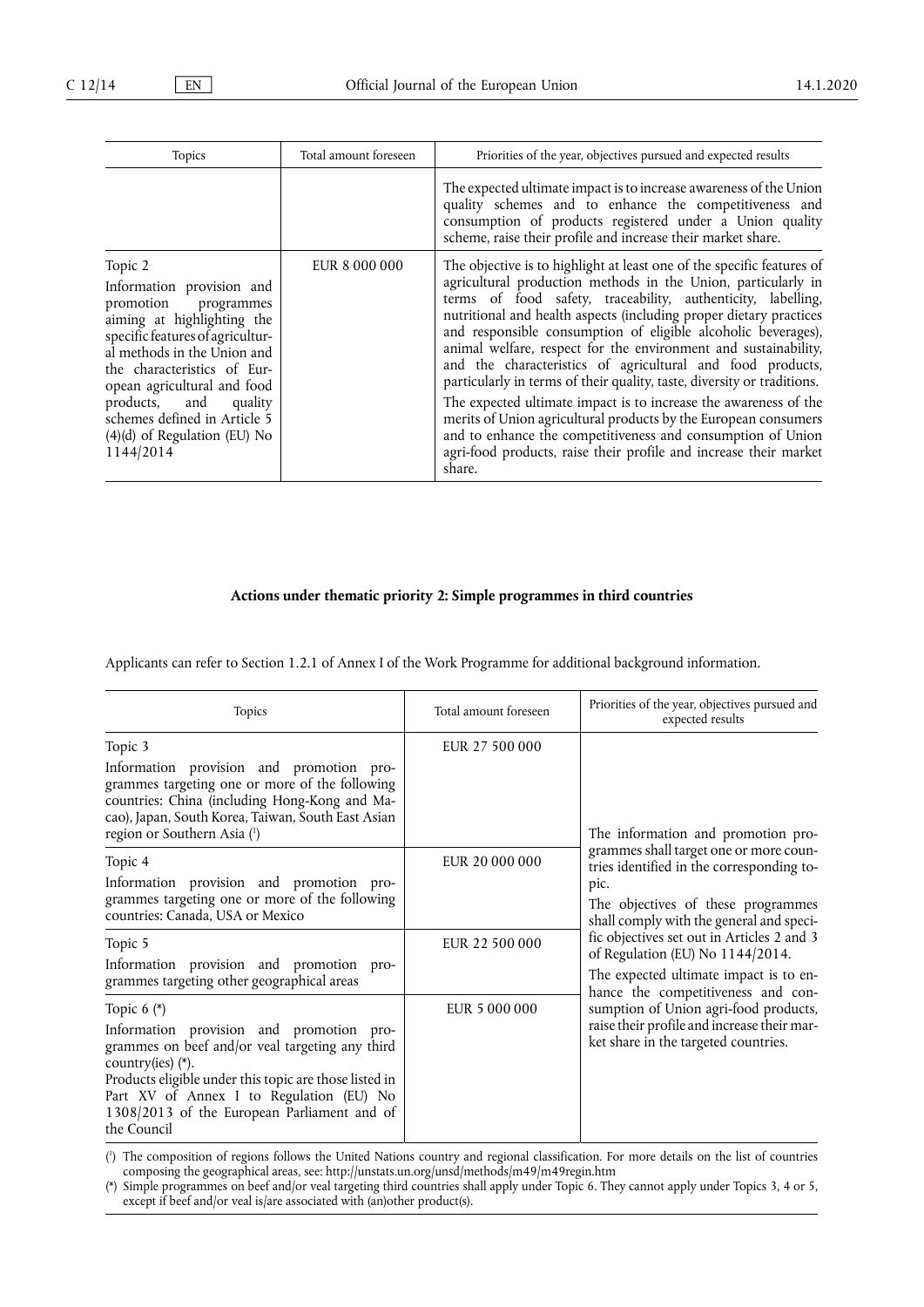In case a proposing organisation wishes to target several of the prioritised regions in third countries, it shall either submit several applications and one application per topic. Alternatively, it could apply under topic 5 'information provision and promotion programmes targeting other geographical areas'. This topic relates to the geographical areas that have not been listed in topic 3 and topic 4, but it may also concern a combination of several prioritised regions listed in topic 3 and topic 4.

## Types of eligible activities

Promotion and information provision actions may notably consist of the following activities, eligible under this call:

- 1. Management of the project
- 2. Public relations
	- PR activities
	- Press events
- 3. Website, social media
	- Website setup, updating, maintenance
	- Social media (accounts setup, regular posting)
	- Other (mobile apps, e-learning platforms, webinars, etc.)
- 4. Advertising
	- Print
	- $-$  TV
	- Radio
	- Online
	- Outdoor
	- Cinema
- 5. Communication tools
	- Publications, media kits, promotional merchandise
	- Promotional videos
- 6. Events
	- Stands at trade fairs
	- Seminars, workshops, B2B meetings, trainings for trade/cooks, activities in schools
	- Restaurant weeks
	- Sponsorship of events
	- Study trips to Europe
- 7. Point-of-sale (POS) promotion
	- Tasting days
	- Other: promotion in retailers' publications, POS advertising

Tastings and distribution of samples are not allowed in the context of campaigns on responsible drinking implemented in the internal market; these activities are however acceptable if ancillary to and supportive of the provision of information measures on the quality schemes and organic production method.

#### Implementation period

The co-financed action (information provision/promotion programmes) shall be implemented over a period of at least one year but not more than three years.

Proposals should specify the duration of the action.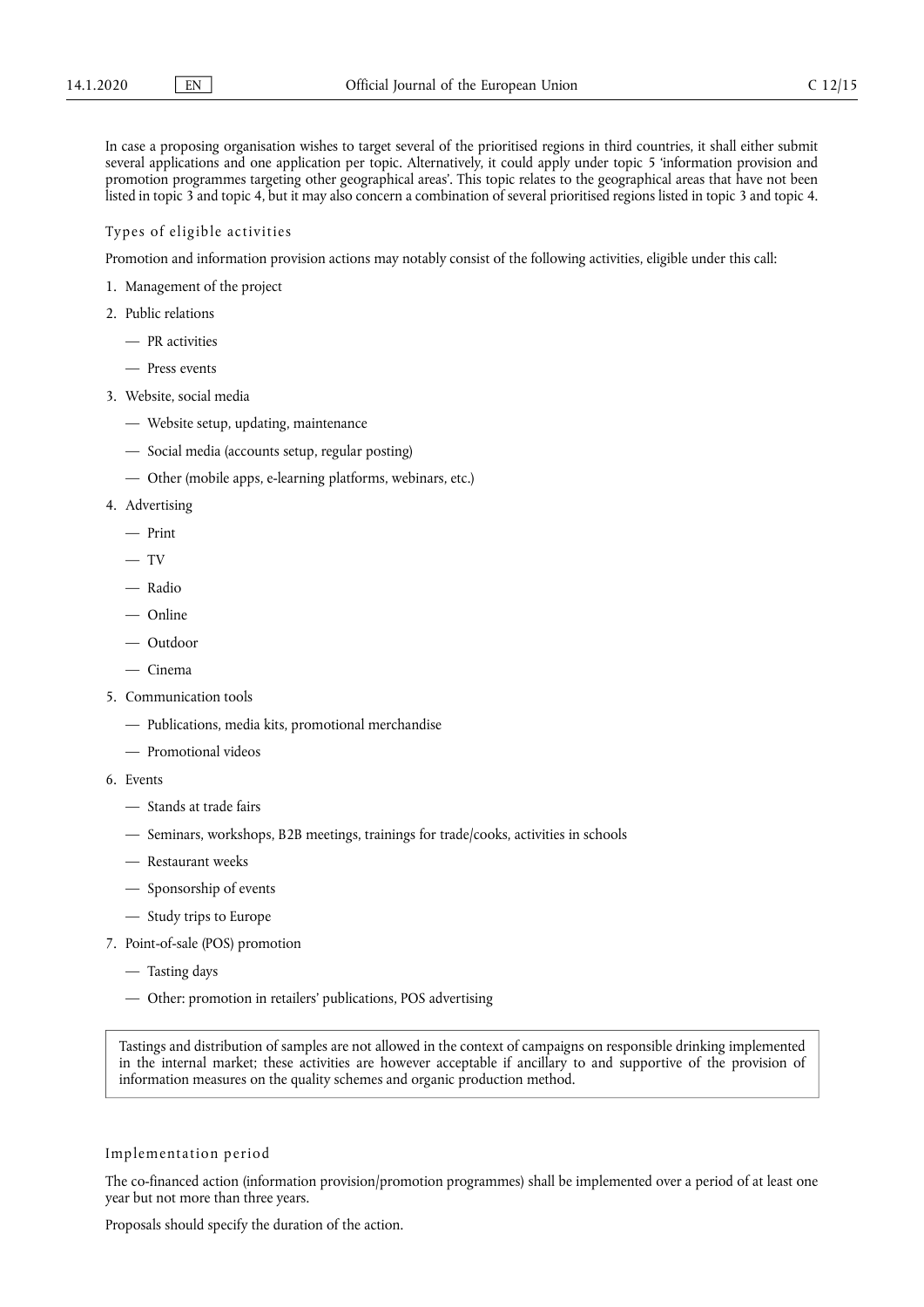## 7. **Exclusion Criteria** ( 10)

#### 7.1. *Exclusion from participation*

Applicants will be excluded from participating in the call for proposals procedure if they are in any of the exclusion situations:

- (a) the applicant is bankrupt, subject to insolvency or winding-up procedures, its assets are being administered by a liquidator or by a court, it is in an arrangement with creditors, its business activities are suspended, or it is in any analogous situation arising from a similar procedure provided for under EU or national laws or regulations;
- (b) it has been established by a final judgment or a final administrative decision that the applicant is in breach of its obligations relating to the payment of taxes or social security contributions in accordance with the applicable law;
- (c) it has been established by a final judgment or a final administrative decision that the applicant is guilty of grave professional misconduct by having violated applicable laws or regulations or ethical standards of the profession to which the applicant belongs, or by having engaged in any wrongful intent or gross negligence, including, in particular, any of the following:
	- (i) fraudulently or negligently misrepresenting information required for the verification of the absence of grounds for exclusion or the fulfilment of eligibility or selection criteria or in the performance of a contract, a grant agreement or a grant decision;
	- (ii) entering into agreement with other applicants with the aim of distorting competition;
	- (iii) violating intellectual property rights;
	- (iv) attempting to influence the decision-making process of the Agency during the award procedure;
	- (v) attempting to obtain confidential information that may confer upon it undue advantages in the award procedure;
- (d) it has been established by a final judgment that the applicant is guilty of any of the following:
	- (i) fraud, within the meaning of Article 3 of Directive (EU) 2017/1371 of the European Parliament and of the Council ( 11) and Article 1 of the Convention on the protection of the European Communities' financial interests, drawn up by the Council Act of 26 July 1995;
	- (ii) corruption, as defined in Article 4(2) of Directive (EU) 2017/1371 or Article 3 of the Convention on the fight against corruption involving officials of the European Communities or officials of Member States of the European Union, drawn up by the Council Act of 26 May 1997, or conduct referred to in Article 2(1) of Council Framework Decision 2003/568/JHA (<sup>12</sup>), or corruption as defined in the applicable law;
	- (iii) conduct related to a criminal organisation, as referred to in Article 2 of Council Framework Decision 2008/841/JHA ( 13);
	- (iv) money laundering or terrorist financing within the meaning of Article 1(3), (4) and (5) of Directive (EU) 2015/849 of the European Parliament and of the Council ( 14);
	- (v) terrorist offences or offences linked to terrorist activities, as defined in Articles 1 and 3 of Council Framework Decision 2002/475/JHA (<sup>15</sup>), respectively, or inciting, aiding, abetting or attempting to commit such offences, as referred to in Article 4 of that Decision;
	- (vi) child labour or other offences concerning trafficking in human beings as referred to in Article 2 of Directive  $2011/36$ /EU of the European Parliament and of the Council (<sup>16</sup>);
- (e) the applicant has shown significant deficiencies in complying with main obligations in the performance of a contract, a grant agreement or a grant decision financed by the Union's budget, which has led to its early termination or to the application of liquidated damages or other contractual penalties, or which has been discovered following checks, audits or investigations by an authorising officer, OLAF or the Court of Auditors;

<sup>(</sup> 10) Articles 136, Article 137 and Article 142 of Regulation (EU, Euratom) 2018/1046.

<sup>(</sup> 11) OJ L 198, 28.7.2017, p. 29.

<sup>(</sup> 12) OJ L 192, 31.7.2003, p. 54.

<sup>(</sup> 13) OJ L 300, 11.11.2008, p. 42.

<sup>(</sup> 14) OJ L 141, 5.6.2015, p. 73.

<sup>(</sup> 15) OJ L 164, 22.6.2002, p. 3.

<sup>(</sup> 16) OJ L 101, 15.4.2011, p. 1.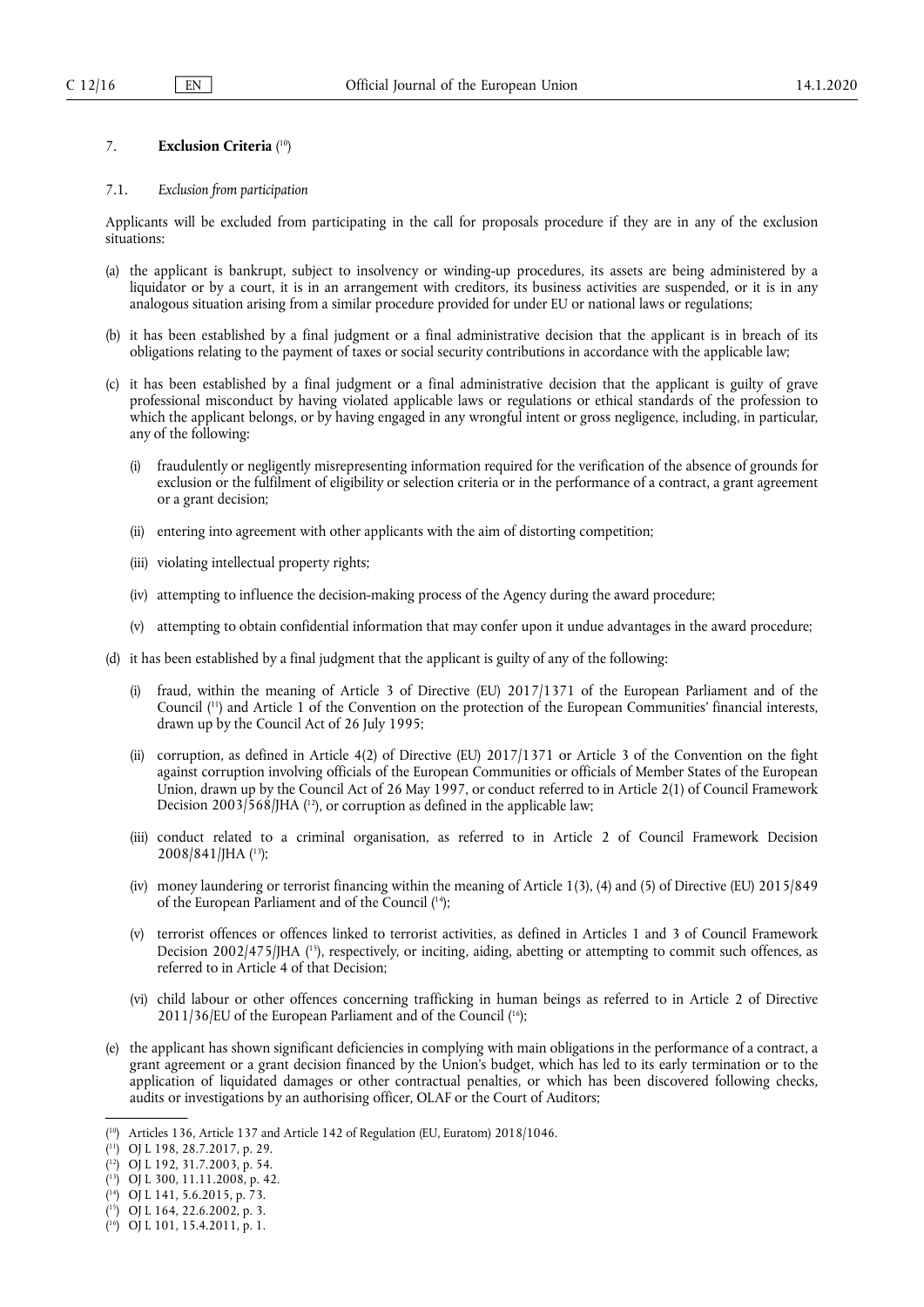- (f) it has been established by a final judgment or final administrative decision that the applicant has committed an irregularity within the meaning of Article 1(2) of Council Regulation (EC, Euratom) No 2988/95 ( 17);
- (g) It has been established by a final judgement or final administrative decision that the applicant has created an entity in a different jurisdiction with the intent to circumvent fiscal, social or any other legal obligations of mandatory application in the jurisdiction of its registered office, central administration or principal place of business;
- (h) it has been established by a final judgement or final administrative decision that an entity has been created with the intent referred to in point (g);
- (i) for the situations referred to in points (c) to (h) above, the applicant is subject to:
	- facts established in the context of audits or investigations carried out by European Public Prosecutor's Office after its establishment, the Court of Auditors, the European Anti-Fraud Office or the internal auditor, or any other check, audit or control performed under the responsibility of an authorising officer of an EU institution, of a European office or of an EU agency or body;
	- (ii) non-final judgments or non-final administrative decisions which may include disciplinary measures taken by the competent supervisory body responsible for the verification of the application of standards of professional ethics;
	- (iii) facts referred to in decisions of persons or entities being entrusted with EU budget implementation tasks;
	- (iv) information transmitted by Member States implementing Union funds;
	- (v) decisions of the Commission relating to the infringement of Union competition law or of a national competent authority relating to the infringement of Union or national competition law; or
	- (vi) decisions of exclusion by an authorising officer of an EU institution, of a European office or of an EU agency or body.

## 7.2. *Exclusion from award*

Applicants will be excluded from the award of co- financing if, in the course of the grant award procedure, they fall under one of the situations described under Article 141 of the Financial Regulation, i.e. if they

- (a) are in an exclusion situation established in accordance with Article 136 of the Financial Regulation;
- (b) have misrepresented the information required as a condition for participating in the procedure or have failed to supply that information in the grant award procedure or fail to supply this information;
- (c) were previously involved in the preparation of documents used in the award procedure where this entails a breach of the principle of equality of treatment, including distortion of competition, that cannot be remedied otherwise.

In order to demonstrate compliance with the exclusion criteria, the coordinator has to check the relevant box while submitting its online application. If selected for co-funding, all beneficiaries (in case of a multi-beneficiary grant) have to sign a declaration on honour certifying that they are not in one of the situations referred to in Articles 136(1), 136(2), 141 and 142 of the Financial Regulation. The applicants should follow the instructions in the Funding and Tenders Portal.

## 8. **Selection criteria**

#### 8.1. *Financial capacity*

Applicants must have stable and sufficient sources of funding to maintain their activity throughout the period of implementation of the action and to participate in its funding.

The financial capacity of all applicants will be assessed in line with the requirements of the Financial Regulation. This assessment will not be carried out if:

- The EU-contribution requested by the applicant is  $\leq$  EUR 60 000.
- The applicant is a public body.

The supporting documents that need to be annexed to the online application to allow the assessment of the financial capacity include:

- The annual accounts (including the balance sheet and the profit and loss statement) for the last financial year for which the accounts were closed (for newly created entities, the business plan shall be submitted to replace the accounts).
- A pre-filled Financial Viability Form summarising the necessary data from the annual accounts contributing to the assessment of the applicant's financial capacity.
- ( 17) OJ L 312, 23.12.1995, p. 1.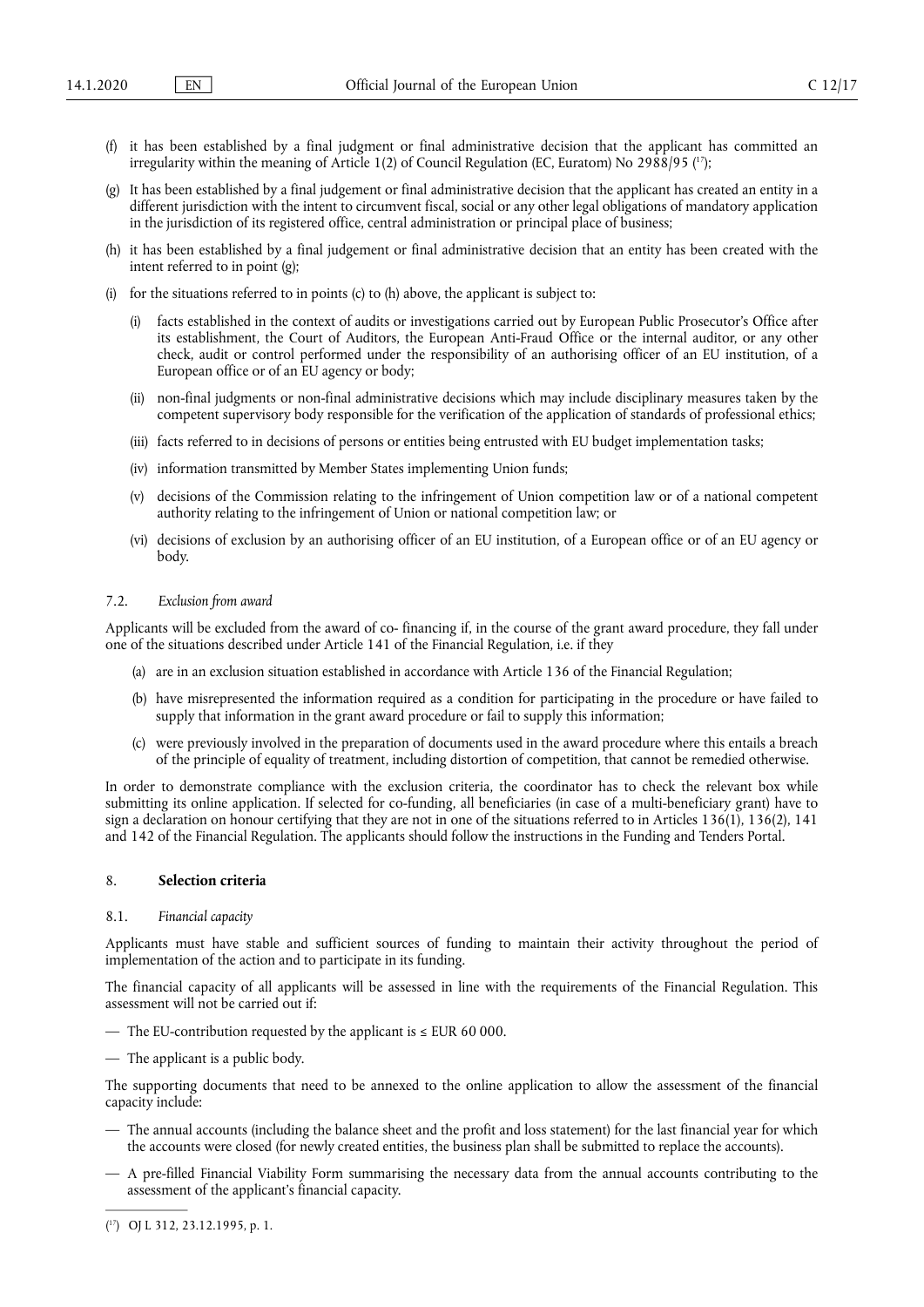In addition, for a coordinator or other beneficiary requesting an EU-contribution of ≥ EUR 750 000 (threshold applicable per beneficiary):

— An audit report produced by an approved external auditor certifying the accounts for the last financial year available. This provision shall not apply to public bodies.

If the audit report is not available and a statutory report is not required by law, a self-declaration signed by the applicant's authorised representative certifying the validity of its accounts for the last financial year available must be provided.

#### 8.2. *Operational capacity*

Applicants must have the appropriate professional qualifications required to complete the proposed actions.

Applicants shall demonstrate that at least one natural person working under employment contract with the applicant, or assigned to the action on basis of an equivalent appointing act, secondment against payment or on the basis of other types of direct contracts (e.g. covering provision of services) will be appointed as a project coordinator. The project coordinator shall have at least three years' experience in project management. As evidence, the following information must be provided in the annex 'CVs':

— Curriculum Vitae (qualifications and professional experience) of the person/s primarily responsible for managing and implementing the proposed action ( 18).

In cases where proposing organisations propose to implement certain parts of the proposal, evidence shall be given that they have at least three years' experience in implementing information provision and promotion measures. As evidence, the following information must be provided in the annex 'Additional information':

— The proposing organisation(s) activity report or a description of activities performed in connection to the activities that are eligible for co-financing as described under point 6 (above).

## 9. **Award criteria**

Part B of the application serves to evaluate the proposal against the award criteria.

Applications must propose an efficient management structure and provide a clear and precise description of the strategy and of the expected results.

The content of each proposal will be assessed according to the following criteria and sub-criteria:

| Criteria                             | Maximum Points | Threshold |
|--------------------------------------|----------------|-----------|
| 1. Union dimension                   | 20             | 14        |
| 2. Quality of the technical proposal | 40             | 24        |
| 3. Quality of the project management | 10             |           |
| 4. Budget and cost-effectiveness     | 30             | 18        |
| <b>TOTAL</b>                         | 100            |           |

Proposals falling below the overall and/or the individual thresholds announced above shall be rejected.

The following sub-criteria shall be taken into account in the assessment of each of the main award criteria:

- 1. Union dimension
	- (a) Relevance of proposed information and promotion measures to the general and specific objectives listed in Article 2 of Regulation (EU) No 1144/2014, aims listed in Article 3 of that Regulation, as well as to priorities, objectives and expected results announced under the relevant thematic priority.
	- (b) Union message of the campaign.
	- (c) Impact of project at Union level.

<sup>(</sup> 18) Applicants are advised to submit curricula vitae in the European format. Template available at: http://europass.cedefop.europa.eu/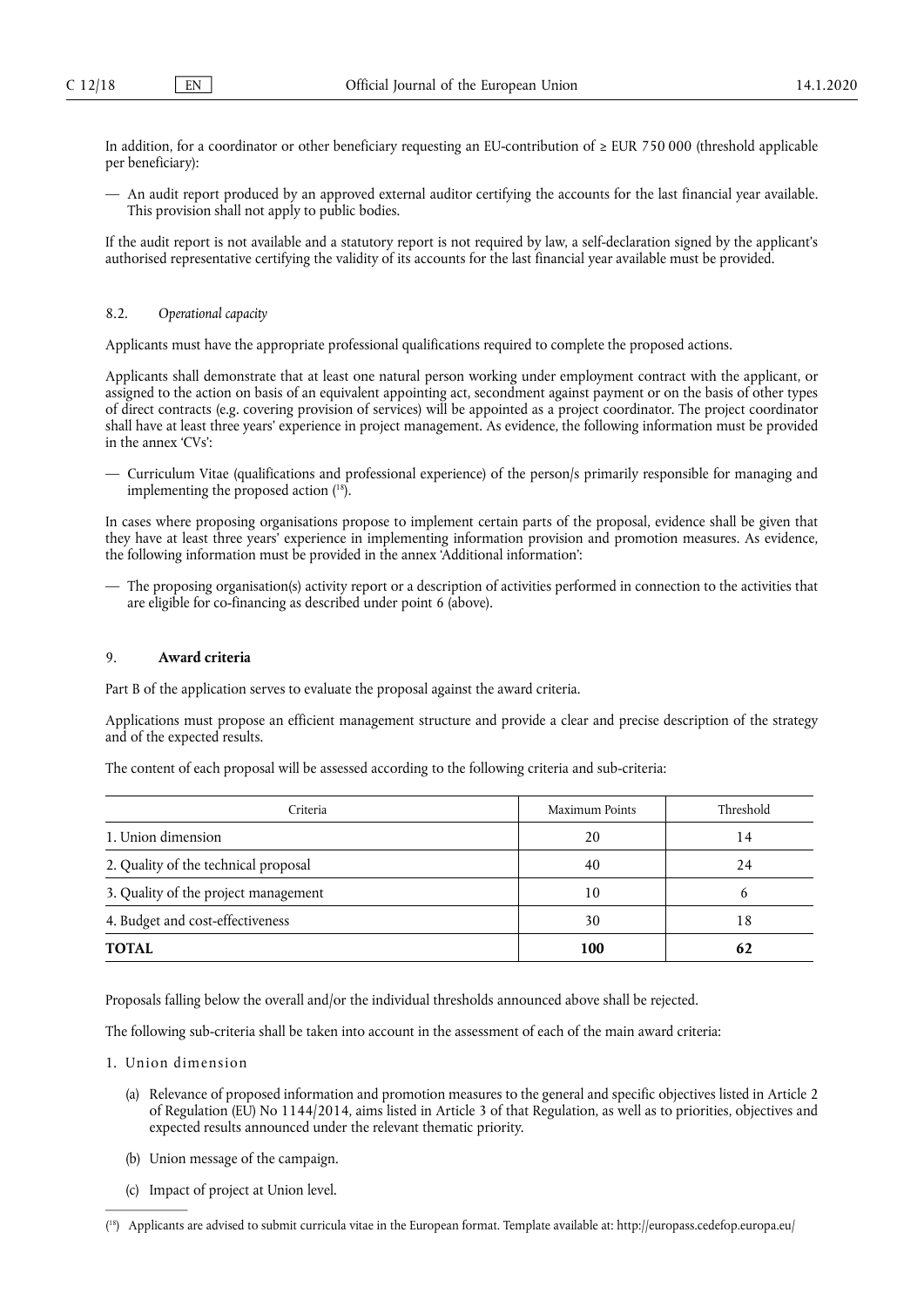- 2. Quality of the technical proposal
	- (a) Quality and relevance of the market analysis.
	- (b) Coherence of the programme strategy, objectives, and key messages.
	- (c) Suitable choice of activities with respect to objectives and programme strategy, adequate communication mix, synergy between the activities.
	- (d) Concise description of activities and deliverables.
	- (e) Quality of the proposed evaluation methods and indicators.
- 3. Quality of the project management
	- (a) Project organisation and management structure.
	- (b) Quality control mechanisms and risk management.
- 4. Budget and cost-effectiveness
	- (a) Justification of the overall level of investment.
	- (b) Suitable allocation of budget in relation to the objectives and scope of the activities.
	- (c) Clear description of the estimated costs and accuracy of the budget.
	- (d) Consistency between the estimated costs and deliverables.
	- (e) Realistic estimation of costs of project coordination and of activities implemented by the proposing organisation, including number and rate of person/days.

Following the evaluation, all eligible proposals are ranked according to the total number of points awarded. Financial contributions shall be awarded to the highest scoring proposals up to the available budget.

A separate ranked list shall be established for each of the priority topics listed under Section 6.2 of the present call.

If there are two (or more) proposals with the same number of points on the same ranked list, then the proposal(s) which allows for diversification in terms of products or targeted markets shall be prioritised. This means that between *ex aequo*  proposals, the Commission shall first select the one the content of which (firstly in terms of products, secondly in terms of targeted market) is not yet represented in the higher ranked proposals. If this criterion cannot be applied, then the Commission shall select first the programme which got the highest score for the individual award criteria. It will first compare the scores for 'Union dimension', then for 'Quality of the technical proposal', and finally for 'Budget and costeffectiveness'.

If for a given topic there are not enough proposals on the ranked list to exhaust the whole foreseen amount, the remaining amount may be reallocated to other topics according to the following criteria:

- (a) the total of the remaining foreseen amount for the two topics on the internal market shall be allocated to the projects targeting the internal market with the highest quality score, irrespective of the topic for which they have applied;
- (b) the same approach shall be taken for proposals targeting third countries (Topics 3-6);
- (c) if the foreseen amount is still not exhausted, the remaining amounts for both internal market and third countries shall be merged and assigned to projects with the highest quality score, irrespective of the priority and topic for which they have applied.

The order of the ranked lists will be strictly followed.

## 10. **Legal commitments**

Following the evaluation, Chafea establishes a list of proposals recommended for funding, ranked according to the total number of points awarded.

According to Article 11(2) Regulation (EU) No 1144/2014, the European Commission shall adopt an implementing act, determining the simple programmes selected, any changes to be made to them, and the corresponding budgets (award decision).

This Commission decision will list the selected programmes accepted for a financial contribution from the Union under Article 15 of Regulation (EU) No 1144/2014. This Decision will be addressed to the competent Member States. The Member States concerned shall be responsible for the proper implementation of the simple programmes selected and for the relevant payments.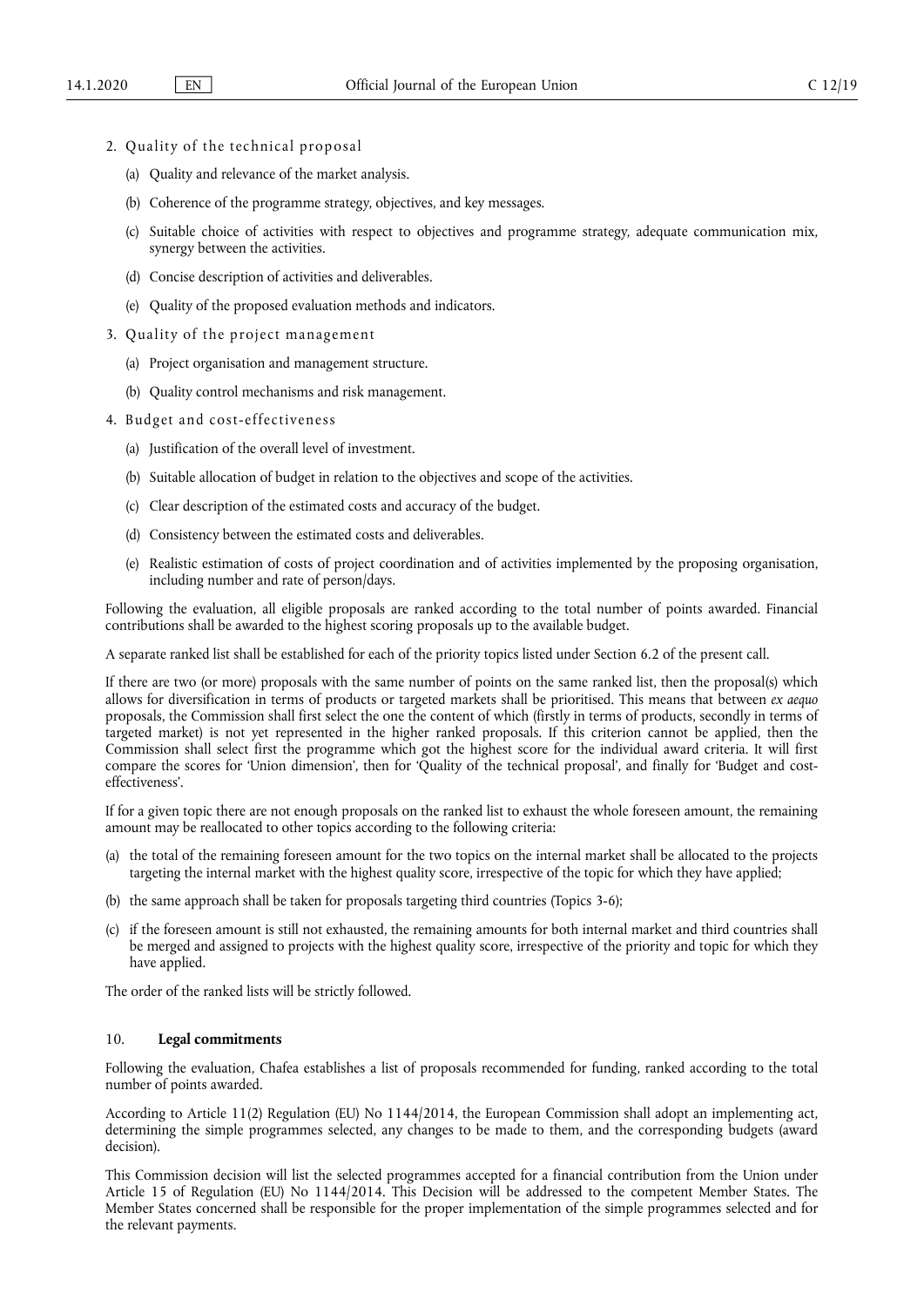As soon as the Commission adopts this implementing act, it shall forward the copies of the selected programmes to the Member States concerned. Member States shall without delay inform the proposing organisations concerned whether or not their applications have been accepted.

Member States shall conclude grant agreements for the implementation of programmes with the selected proposing organisations in accordance with the requirements mentioned under Article 10 of Implementing Regulation (EU) 2015/1831. The grant agreements will notably detail the conditions and level of funding, as well as the obligations of the parties.

## 11. **Financial provisions**

- 11.1. *General principles applying to grants* ( 19)
- (a) Non-cumulative award

An action may only receive one grant from the EU budget.

In no circumstances shall the same costs be financed twice by the Union budget.

Applicants shall indicate the sources and amounts of Union funding received or applied for the same action or part of the action or their functioning (operating grants), as well as any other funding received or applied for the same action.

## (b) Non-retroactivity

No grant may be awarded retrospectively for actions already completed.

## (c) The co-financing principle

Co-financing means that the resources which are necessary to carry out the action are not entirely provided by the EU grant.

The remaining expenditure shall be borne exclusively by the proposing organisation.

Financial contributions given to a beneficiary by its members, specifically to be used for costs that are eligible under the action, are allowed and will be considered as receipts.

#### 11.2. *Balanced budget*

The estimated budget of the action must be presented in part A of the application form. It must have revenue and expenditure in balance.

The budget must be drawn up in euros.

Applicants who foresee that costs will not be incurred in euros, are invited to use the exchange rate published in the *Official Journal of the European Union*:

http://ec.europa.eu/budget/contracts\_grants/info\_contracts/inforeuro/inforeuro\_en.cfm

## 11.3. *Implementation contracts/subcontracting*

Where the implementation of the action requires the award of procurement contracts (implementation contracts), the beneficiary must award the contract to the bid offering best value for money or the lowest price (as appropriate), avoiding conflicts of interests ( 20).

The beneficiary is expected to clearly document the tendering procedure and retain the documentation for the event of an audit.

Where the proposing organisation is a body governed by public law within the meaning of Article 2(1)(4) of Directive  $2014/24$ /EU of the European Parliament and of the Council  $(21)$ , it must select the subcontractors in accordance with the national legislation transposing that Directive.

<sup>(</sup> 19) Article 188 of Regulation (EU, Euratom) 2018/1046.

 $(20)$  For guidance on the competitive procedure, please refer to the following webpage: https://ec.europa.eu/chafea/agri/sites/chafea/files/agri-2016-61788-00-00\_en.pdf

<sup>(</sup> 21) OJ L 94, 28.3.2014, p. 65.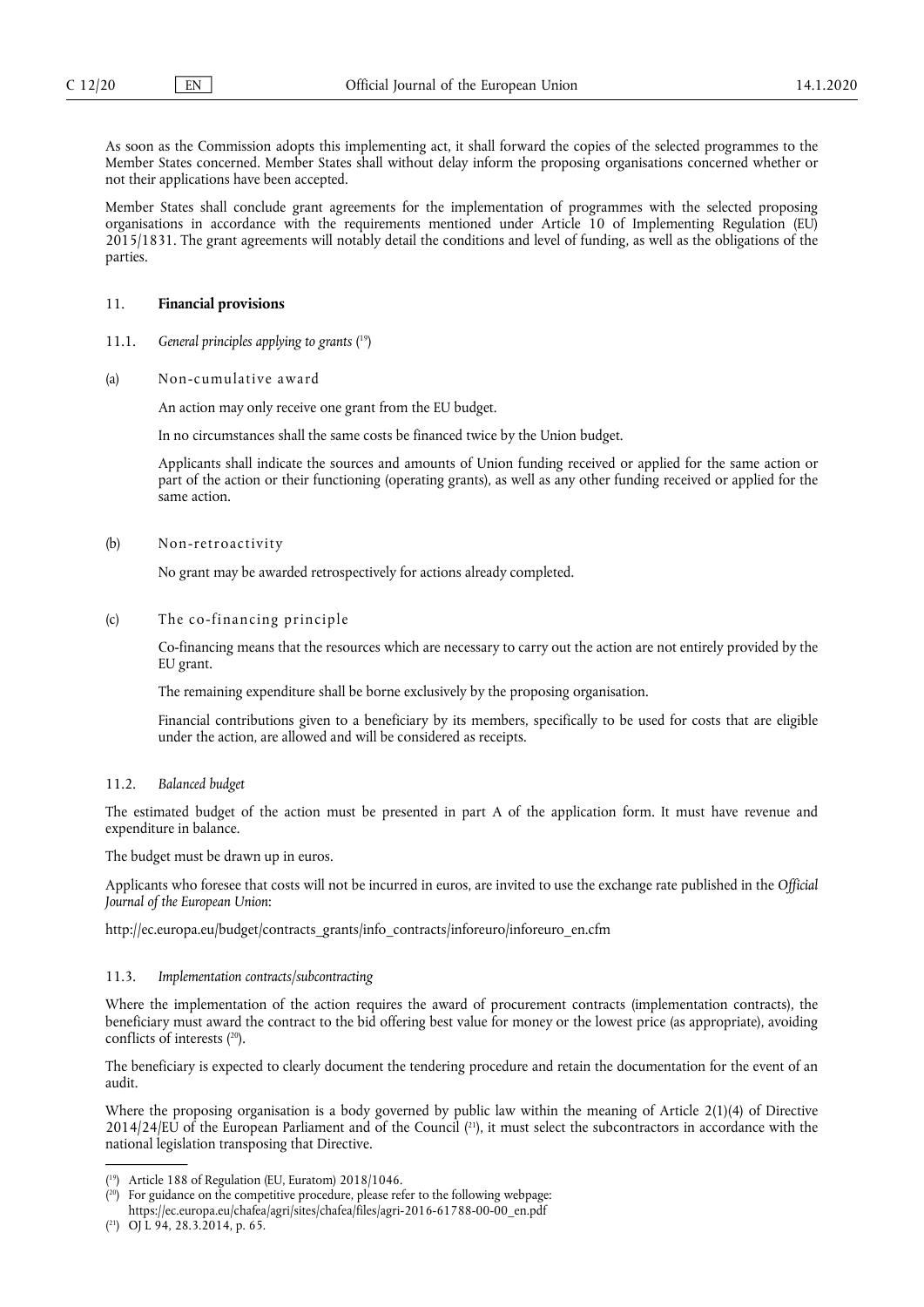Subcontracting, i.e. the externalisation of specific tasks or activities which form part of the action as described in the proposal, must satisfy the conditions applicable to any implementation contract (as specified above) and in addition fulfill the following conditions:

- it must be justified with regard to the nature of the action and what is necessary for its implementation,
- the core tasks of the actions (i.e. the technical and financial coordination of the action and the management of the strategy) can neither be subcontracted nor delegated,
- the estimated costs of subcontracting must be clearly stated in the technical and financial parts of the proposal,
- any recourse to subcontracting, if not provided for in description of the action, is communicated by the beneficiary and approved by the Member State. The Member State may grant approval:
	- (i) before any recourse to subcontracting, if the beneficiaries requests an amendment;
	- (ii) after recourse to subcontracting, if the subcontracting:
		- is specifically justified in the interim or final technical report, and
		- does not entail changes to the grant agreement which would call into question the decision awarding the grant or be contrary to the equal treatment of applicants,
- the beneficiaries ensure that certain conditions applicable to beneficiaries, enumerated in the grant agreement (e.g. visibility, confidentiality, etc.), are also applicable to the subcontractors.

Subcontracting to entities having a structural link with the beneficiary

Subcontracts may also be awarded to entities that have a structural link with the beneficiary, but only if the price is limited to the actual costs incurred by the entity (i.e. without any profit margin).

The tasks to be implemented by such entities must be clearly stated in the technical part of the proposal.

#### 11.4. *Funding forms, eligible and ineligible costs*

Co-financing shall take the form of reimbursement of a specified proportion of eligible costs actually incurred; it will also comprise a flat rate covering indirect costs (equal to 4 % of eligible personnel costs) that are linked with the implementation of the action  $(^{22})$ .

#### — **Maximum amount requested**

The EU grant is limited to the following maximum co-funding rate of:

- for simple programmes in the internal market: 70 % of the eligible costs,
- for simple programmes in third countries: 80 % of the eligible costs,
- for simple programmes in the internal market of beneficiary established in Member States receiving on or after 1 January 2014 financial assistance in accordance with Article 136 and 143 TFEU (23): 75 % of the programme's eligible costs,
- for simple programmes in third countries of beneficiary established in Member States receiving on or after 1 January 2014 financial assistance in accordance with Article 136 and 143 TFEU: 85 % of the programme's eligible costs.

The two latter percentages shall apply to those programmes decided upon by the Commission before the date from which the Member State concerned no longer receives such financial assistance.

Consequently, part of the total eligible expenses entered in the estimative budget must be financed from sources other than the EU grant (co-financing principle).

 $(2^2)$  Applicant's attention is drawn to the fact that in case they receive an operating grant, indirect costs are not eligible.

 $(2^3)$  At the date of the publication of this call: none of the Member States are under financial assistance.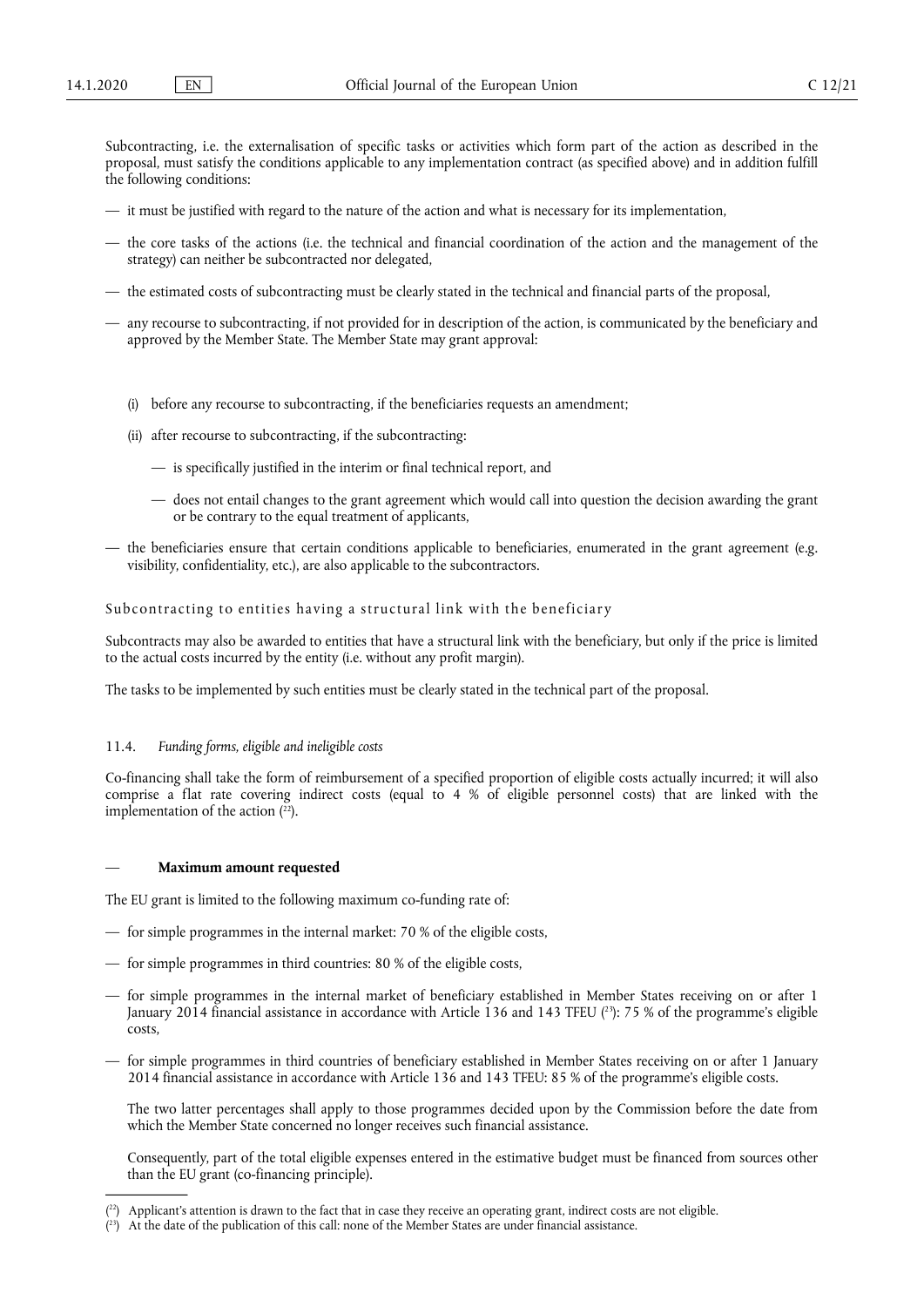#### — **Eligible costs**

Eligible costs are actually incurred by the beneficiary of the grant and meet all the criteria indicated in Article 6.1 and 6.2 of the model grant agreement and in Article 4 of Delegated Regulation (EU) 2015/1829.

### — **Ineligible costs**

Ineligible costs are costs that do not comply with the conditions set out in Article 4 of Delegated Regulation (EU) 2015/1829. They are listed under Article 6.4 of the model grant agreement.

## — **Calculation of the final grant amount**

The final grant amount is calculated after completion of the programme, upon approval of the payment request.

The final grant amount depends on the actual extent to which the programme is implemented in accordance with the grant agreement's terms and conditions.

This amount is calculated by the Member State — when the payment of the balance is made — in accordance with Article 15 of Implementing Regulation (EU) 2015/1831.

## 11.5. *Payment arrangements*

The proposing organisation may submit an application for an advance payment to the Member State concerned in accordance with Article 13 of Implementing Regulation (EU) 2015/1831.

Applications for an interim payment of the Union's financial contributions shall be submitted by the proposing organisation to the Member States in accordance with Article 14 of Implementing Regulation (EU) 2015/1831.

Applications for payment of the balance shall be submitted by the proposing organisation to the Member State States in accordance with Article 15 of Implementing Regulation (EU) 2015/1831.

## 11.6. *Advance guarantee*

In accordance with Article 13 of Implementing Regulation (EU) 2015/1831, the advance payment shall be paid on condition that the proposing organisation has lodged a security equal to the amount of that advance in favour of the Member State in accordance with Chapter IV of Commission Delegated Regulation (EU) No 907/2014 ( 24).

## 12. **Publicity**

Beneficiaries must clearly acknowledge the European Union's contribution in all activities for which the grant is used.

In this respect, beneficiaries are required to give prominence to the name and emblem of the European Union on all their publications, posters, programmes and other products realised under the co-financed project.

Rules for the graphic reproduction of the European emblem are found in the Interinstitutional Style Guide ( 25).

In addition, all visual material produced in the framework of a promotion programme co-financed by the European Union must bear the signature 'Enjoy it's from Europe'. Guidelines on the use of the signature, as well as all graphic files can be downloaded from the promotion website on Europa ( 26).

Lastly, all written material, i.e. brochures, posters, leaflets, banners, billboards, print advertisements, articles in newspaper, webpages (with the exception of small gadgets) should include a disclaimer according to the terms detailed in the grant agreement, explaining that it represents the views of the author. The European Commission does not accept any responsibility for use that may be made of the information it contains.

<sup>(</sup> 24) Commission Delegated Regulation (EU) No 907/2014 of 11 March 2014 supplementing Regulation (EU) No 1306/2013 of the European Parliament and of the Council with regard to paying agencies and other bodies, financial management, clearance of accounts, securities and use of euro (OJ L 255, 28.8.2014, p. 18).

<sup>(</sup> 25) http://publications.europa.eu/code/en/en-5000100.htm

<sup>(</sup> 26) https://ec.europa.eu/info/food-farming-fisheries/key-policies/common-agricultural-policy/market-measures/promotion-eu-farmproducts\_en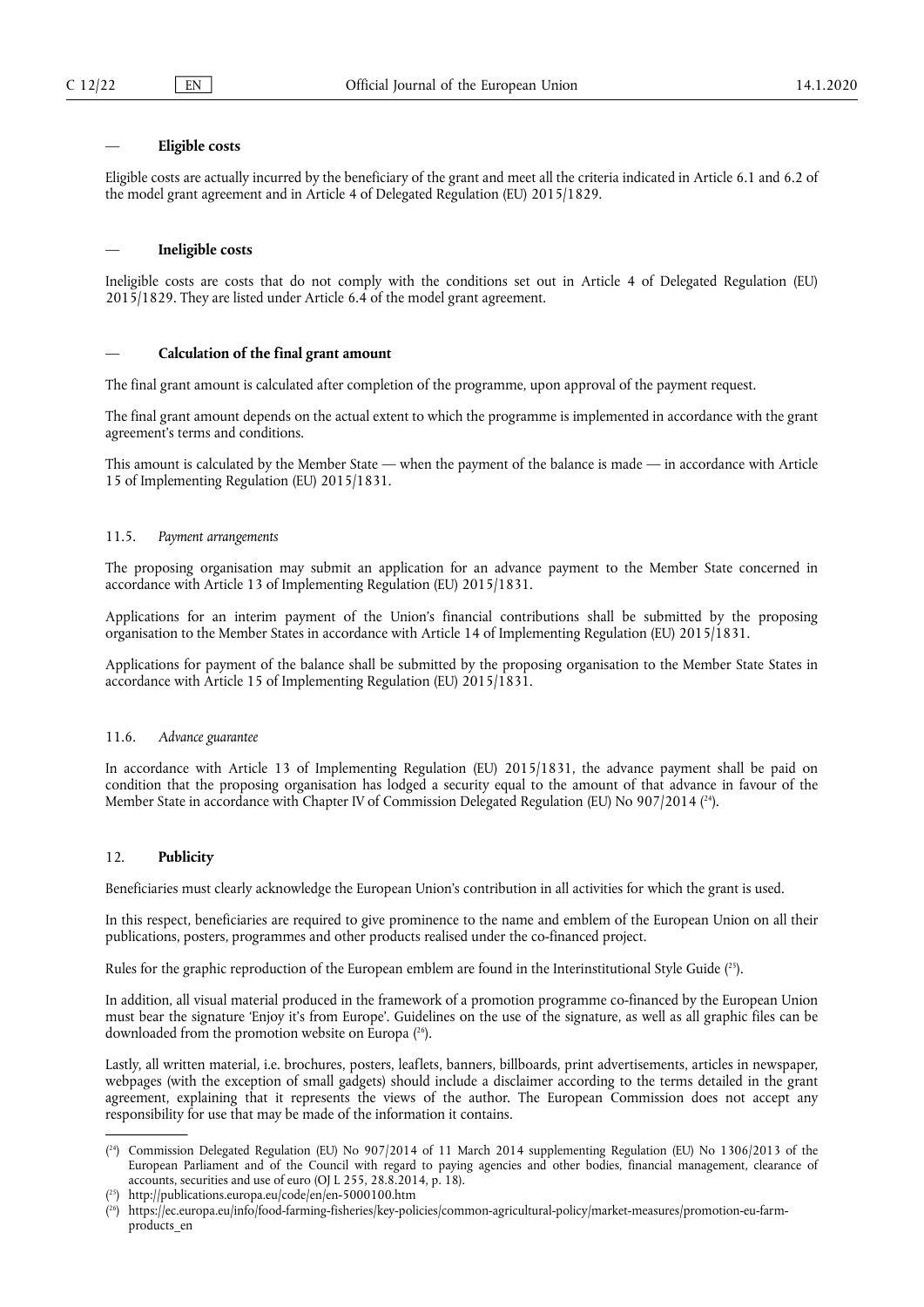## 13. **Data protection**

The reply to any call for proposals involves recording and processing of personal data (such as name, address and CVs of individuals participating in the co- financed action). Such data will be processed pursuant to Regulation (EU) 2018/1725 on the protection of natural persons with regard to the processing of personal data by the Union institutions, bodies, offices and agencies and on the free movement of such data  $(^{27})$ . Unless indicated otherwise, the questions and any personal data requested are required to evaluate the application in accordance with the specifications of the call for proposal will be processed solely for that purpose by the Executive Agency/the Commission or third parties acting on behalf and under the responsibility of the Executive Agency/the Commission. Data subjects may be informed regarding further details of the processing operations, their rights and how they may be enforced by referring to the privacy statement published in the Funding and Tenders Portal:

https://ec.europa.eu/info/funding-tenders/opportunities/portal/screen/support/legalnotice

and the Agency's website:

https://ec.europa.eu/chafea/about/data-protection/index\_en.htm

Applicants are invited to check the relevant privacy statement at regular intervals so as to be duly informed on possible updates that may occur by the deadline for submission of their proposals or afterwards. Beneficiaries assume the legal obligation to inform their staff on the relevant processing operations that are to be performed by the Agency; in order to do so, they have to provide them with the privacy statements published by the Agency in the Funding and Tenders Portal before transmitting their data to the Agency; personal data may be registered in the Early Detection and Exclusion System (EDES) of the European Commission provided for in Articles 135 and 142 of the EU Financial Regulation according to the applicable provisions.

### 14. **Procedure for the submission of proposals**

Proposals must be submitted by the deadline set out under Section 3 via the Electronic Submission System:

https://ec.europa.eu/info/funding-tenders/opportunities/portal/screen/home

Before submitting a proposal:

1. Find a call:

https://ec.europa.eu/info/funding-tenders/opportunities/portal/screen/programmes/agrip

2. Create an account to submit a proposal:

https://ec.europa.eu/info/funding-tenders/opportunities/portal/screen/how-to-participate/beneficiary-register

3. Register all partners via the beneficiary registry:

https://ec.europa.eu/info/funding-tenders/opportunities/portal/screen/how-to-participate/beneficiary-register

Applicants will be informed in writing about the results of the selection process.

Applicants shall respect the page limit and formatting requirements for the technical proposal (part B) indicated in the submission system.

In submitting a proposal, the applicant accepts the procedures and conditions as described in this call and in the documents to which it refers.

No modification to the application is allowed once the deadline for submission has elapsed. However, if there is a need to clarify certain aspects or for the correction of clerical mistakes, the Commission/the Agency may contact the applicant for this purpose during the evaluation process  $(^{28})$ .

## **Contacts**

For questions on the online submission tools, please contact the IT helpdesk set-up for this purpose via the Funding and Tenders Portal:

https://ec.europa.eu/info/funding-tenders/opportunities/portal/screen/support/helpdesks

For non-IT related questions, a helpdesk at Chafea is available via: CHAFEA-AGRI-CALLS@ec.europa.eu. The deadline to submit questions is 1.4.2020 17.00 CET (Central European Time). Answers to relevant questions will be published on http://ec.europa.eu/chafea/agri/faq.html by 8.4.2020 17.00 CET (Central European Time).

<sup>(</sup> 27) OJ L 295, 21.11.2018, p. 39.

<sup>(</sup> 28) Recital 89 of Regulation (EU, Euratom) 2018/1046.